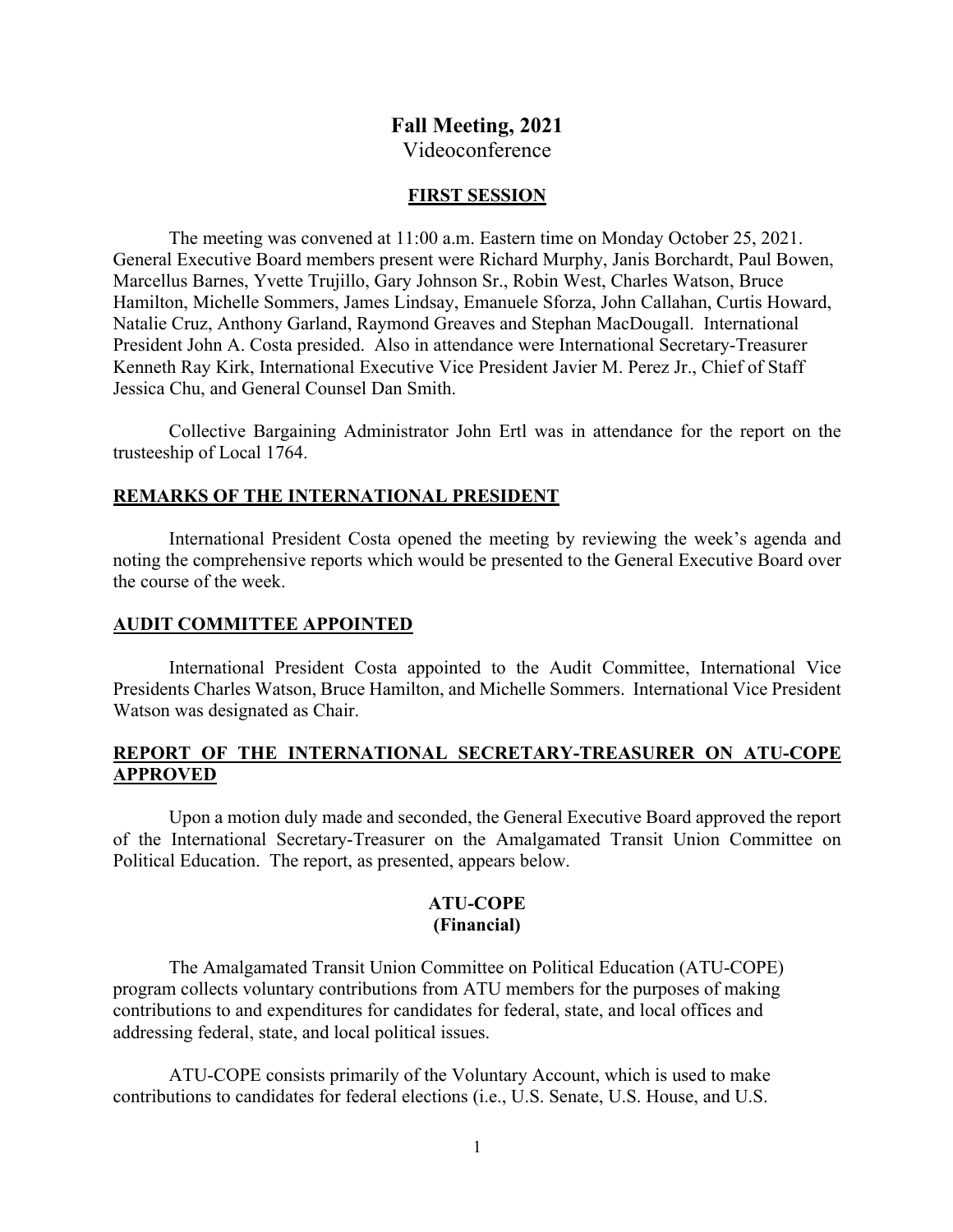President), and to state and local candidates in jurisdictions which strictly regulate political contributions. In addition to the Voluntary Account, ATU-COPE maintains the Special Holding Account for contributions to state and local candidates and also, maintains separate accounts in Missouri, New York and Rhode Island as required by those states' laws.

The highlights of the contributions paid from the various funds (combined) for the sixmonth period ending June 30, 2021, are as follows:

| Federal      |                          |              |
|--------------|--------------------------|--------------|
|              | Senatorial Campaigns     | \$10,500.00  |
|              | Congressional Campaigns  | \$63,500.00  |
|              | Other                    | \$27,500.00  |
| <b>State</b> |                          |              |
|              | Senatorial Campaigns     | \$7,150.00   |
|              | Representative Campaigns | \$16,200.00  |
|              | Other                    | \$202,000.00 |
| Local        |                          |              |
|              | Mayoral Campaigns        | \$26,365.00  |
|              | Councilperson Campaigns  | \$13,150.00  |
|              | Other                    | \$59,560.23  |
| Other        |                          | \$21,016.74  |

Between January 1, 2021, and June 30, 2021, ATU-COPE took in contributions totaling \$489,008.01. As of June 30, 2021, the funds had a combined available balance of \$250,775.16.

## **REPORT OF THE INTERNATIONAL SECRETARY-TREASURER ON THE ATU SCHOLARSHIP PROGRAM APPROVED**

Upon a motion duly made and seconded, the members of the General Executive Board approved the report of the International Secretary-Treasurer on the ATU Scholarship Program. The report, as presented, appears below.

The selection process for the Amalgamated Transit Union 2020-2021 Scholarship Competition, named in memory of the late ATU International Secretary-Treasurer Oscar "OO" Owens, is currently being processed by the Scholarship Selection Committee. The Committee is being Chaired by Trip McLaughlin, CIMA, Managing Director/Senior Institutional Director, Morgan Stanley Wealth Management. Committee members consists of Cynthia Watson, Watson Labour Lawyers, Brian Doherty, Regional Sales Manager, Union Labor Life Insurance Company and Christian Phillips, CPA, President, Eberts & Harrison, Inc.

A total of 223 applications were received for this year's competition. Scholarship American conducted an initial review of all applications and determined that 93 met all program requirements, and these were reduced to 12 finalists.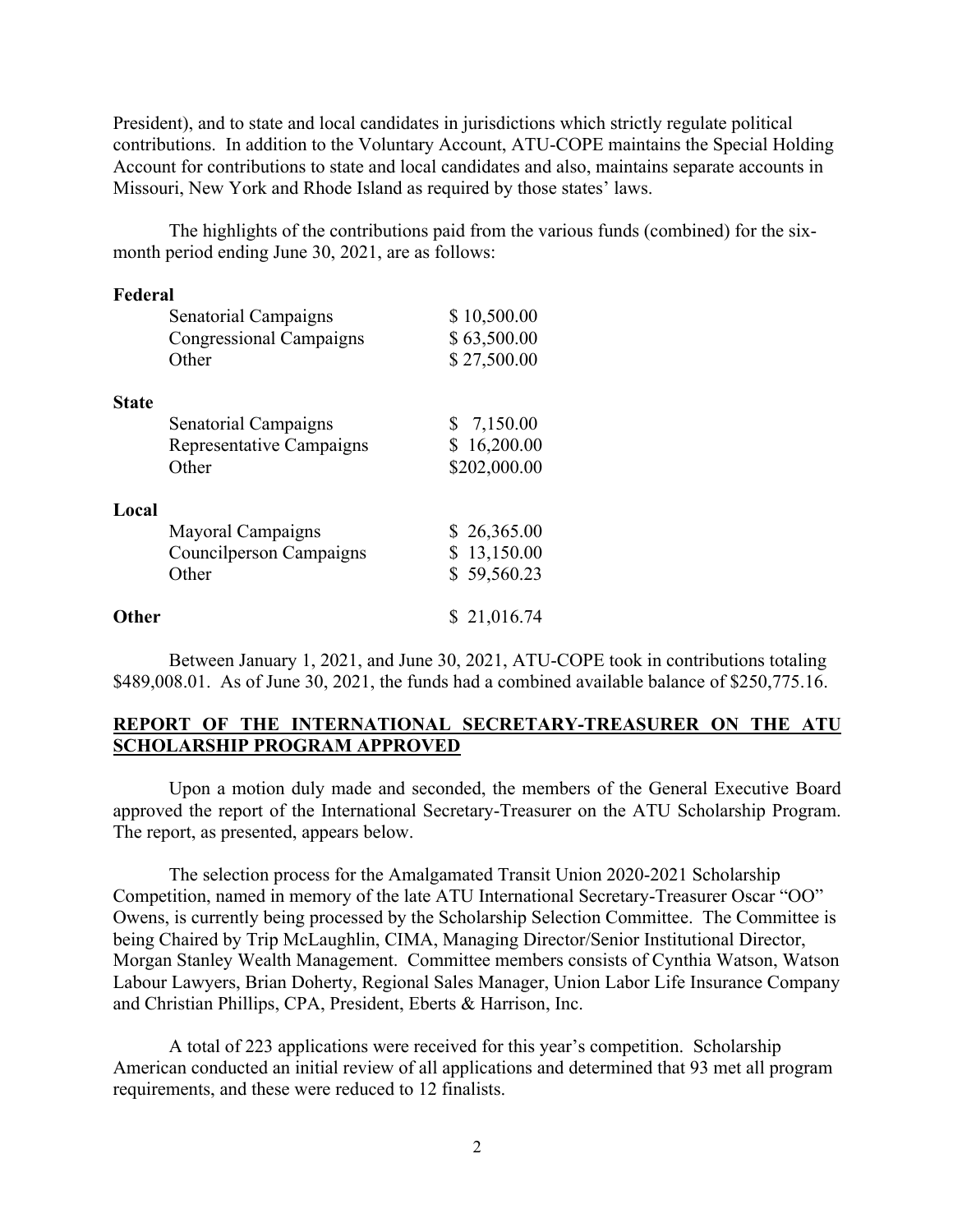The Scholarship Committee will select four (4) U.S. winners and one (1) alternate, and one (1) Canadian winner and one (1) alternate, for a total of five (5) scholarship awards in the amount of \$8,000.00 each. A sixth \$2,000.00 scholarship is available to an applicant who will attend a technical or vocational post-secondary school. If no applications are submitted by applicants planning to attend a technical or vocational post-secondary school, an additional award in the amount of \$8,000.00, will be awarded to the next highest scorer of the remaining finalists, for a total of six (6) scholarship awards in the amount of \$8,000.00 each.

The Committee is hopeful to have the selection process completed in October 2021.

## **REPORT OF THE INTERNATIONAL SECRETARY-TREASURER ON THE ATU MS RESEARCH FUND APPROVED**

Upon a motion duly made and seconded, the members of the General Executive Board approved the report of the International Secretary-Treasurer on the ATU MS Research Fund. The report as presented, appears below.

# ATU M.S. RESEARCH FUND STATEMENT OF RECEIPTS AND DISBURSEMENTS JANUARY 1, 2021, THROUGH JUNE 30, 2021

#### U. S. OPERATIONS

| Cash in Bank – January 1, 2021             |            |  | 7,577.48 |
|--------------------------------------------|------------|--|----------|
| <b>CASH RECEIPTS</b>                       |            |  |          |
| <b>Local Union Contributions</b><br>\$9.00 |            |  |          |
| <b>Golf Tournament Proceeds:</b>           |            |  |          |
| Program Ads                                | \$3,100.00 |  |          |
| Green & Tee Sponsors                       | 325.00     |  |          |
| <b>Cart Sponsors</b>                       | 3,500.00   |  |          |
| Dinner Only                                | 500.00     |  |          |
| <b>Golf Participants</b>                   | 4,510.00   |  |          |
| <b>Booster Contributions</b>               | 809.00     |  |          |
| <b>Total Cash Receipts</b>                 |            |  | 2,753.00 |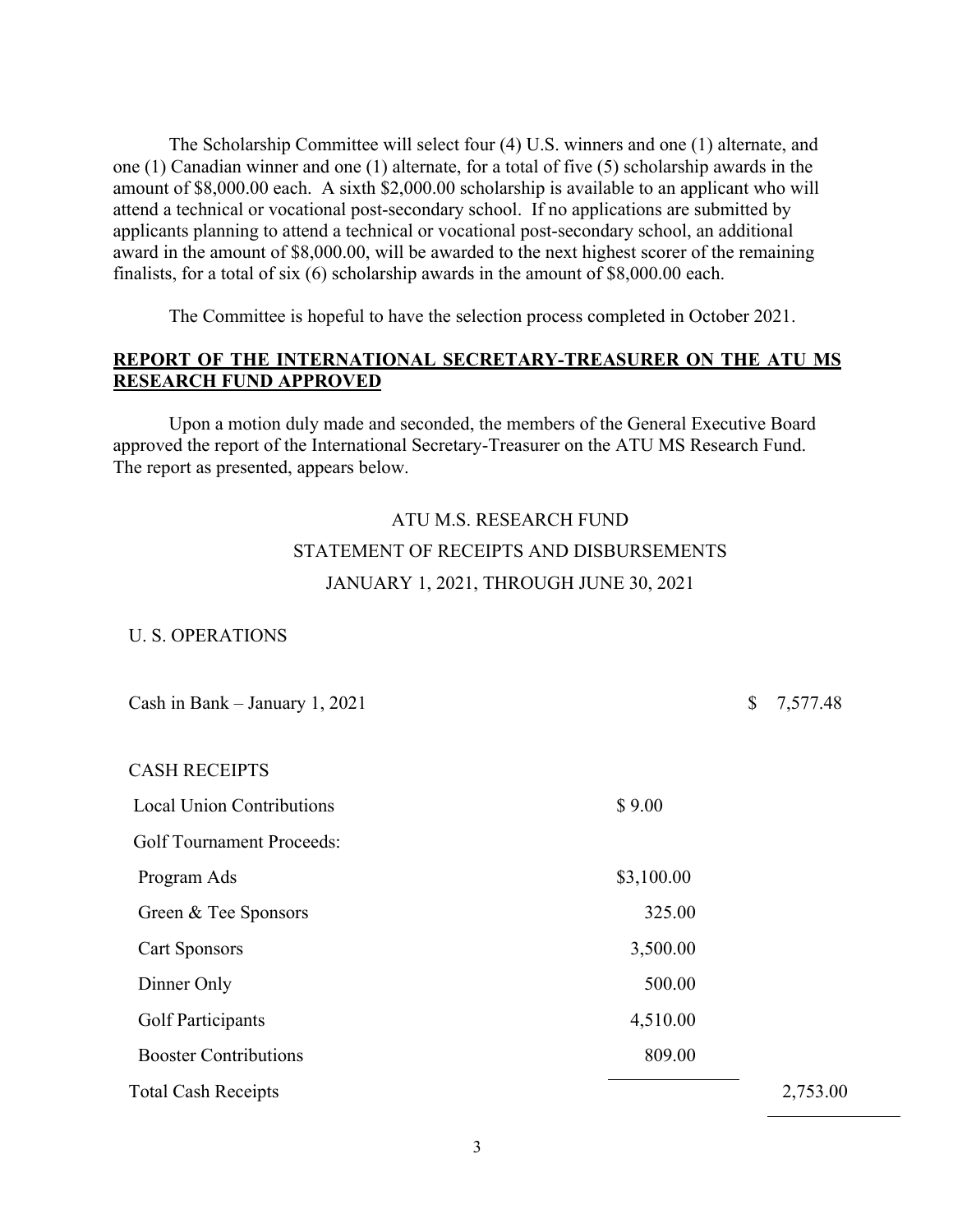TOTAL CASH AVAILABLE \$20,330.48 CASH DISBURSEMENTS Total Cash Disbursements 0.00

Cash in Bank – June 30, 2021  $\qquad$   $\qquad$  20,330.48

# ATU M.S. RESEARCH FUND STATEMENT OF RECEIPTS AND DISBURSEMENTS JANUARY 1, 2021, THROUGH JUNE 30, 2021

## CANADIAN OPERATIONS

| Cash in Bank - January 1, 2021 |                      |    | 6,248.27 |
|--------------------------------|----------------------|----|----------|
| <b>CASH RECEIPTS</b>           |                      |    |          |
| Interest Income                | $\mathbb{S}$<br>4.77 |    |          |
| <b>Total Cash Receipts</b>     |                      |    | 4.77     |
|                                |                      |    |          |
| <b>TOTAL CASH AVAILABLE</b>    |                      | \$ | 6,253.04 |
| <b>CASH DISBURSEMENTS</b>      |                      |    |          |
|                                |                      |    |          |
| <b>Audit Fees</b>              | \$565.00             |    |          |
| <b>Bank</b> charges            | 5.00                 |    |          |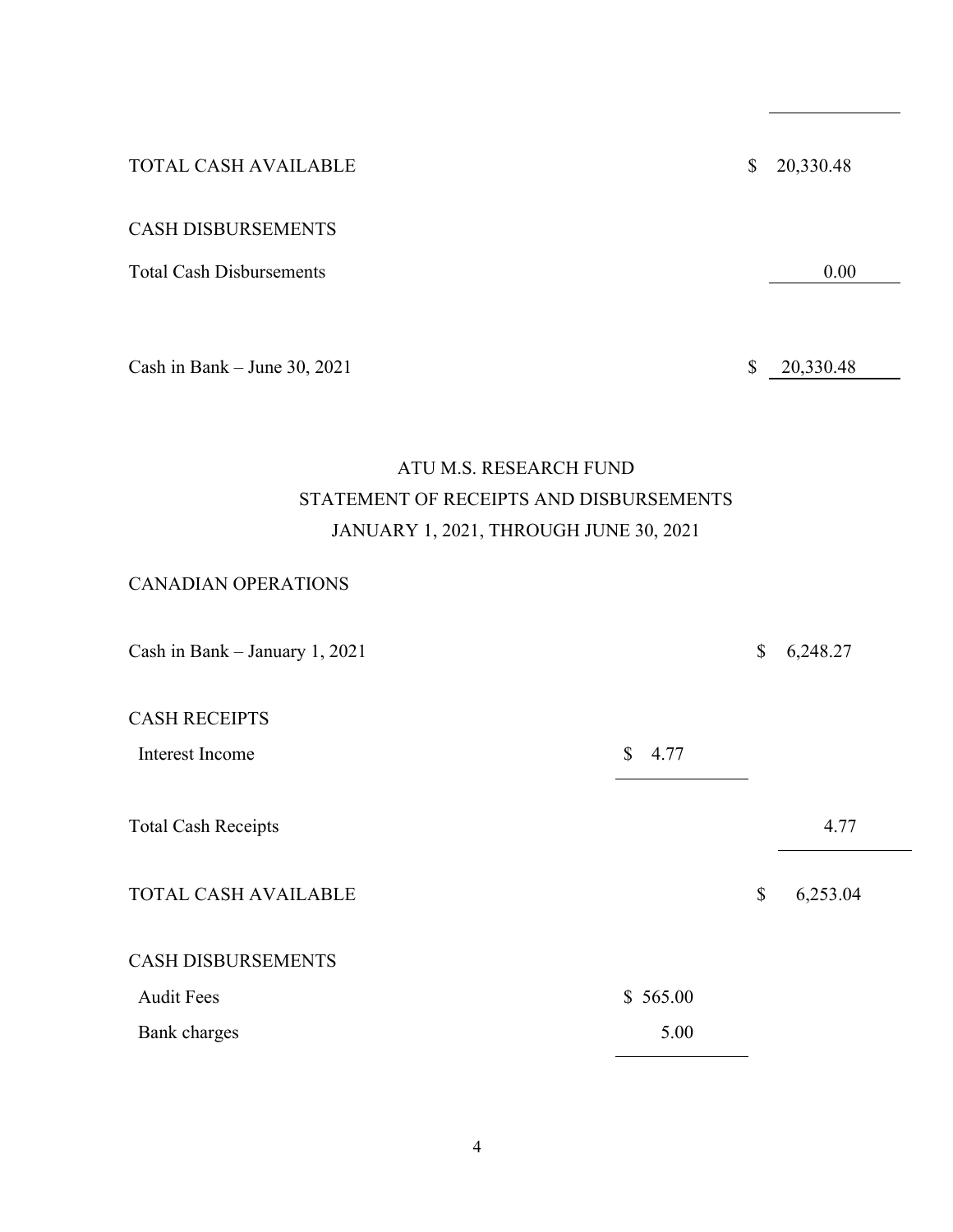Cash in Bank – June 30, 2021  $\qquad \qquad$  5,683.04

## **MERGER OF LOCAL 1374 (CALGARY, AB)INTO LOCAL 569 (EDMONTON, AB) AND LOCAL 1415 (TORONTO, ON), AND TERMINATION OF TRUSTEESHIP OF LOCAL 1374, APPROVED**

Upon a motion duly made and seconded, the General Executive Board, acting pursuant to Constitution and General Laws (CGL) Section 16, Merger of Local Unions, and CGL Section 12.6, voted to merge the Red Deer membership of Local 1374 (Calgary, AB) into Local 569 (Edmonton, AB), and Local 1415 (Toronto, ON), and thereby end the trusteeship of Local 1374.

## **REPORT ON THE TRUSTEESHIP OF LOCAL 1764 (WASHINGTON, DC)**

Collective Bargaining Administrator John Ertl reported on the trusteeship of Local 1764 (Washington, DC). The trusteeship was imposed in large part to address the failure of the local union to bargain, and to prepare to bargain, contracts at its largest properties. Ertl, who is one of the local union's co-trustees, reported that the membership of Local 1764 had voted to have its Washington-area properties transfer to Local 689 (Washington, DC). He also reported that the transfer of Washington-area properties into Local 689 had been largely completed in the fall of 2020, and that all necessary actions related to the trusteeship were complete as of his report. He reported further that the co-trustees were continuing to develop member leadership and negotiate collective bargaining agreements at the properties which remain in Local 1764, all of which are in the Baltimore and Anne Arundel County areas.

## **REPORT ON THE TRUSTEESHIP OF LOCAL 1546 (BATON ROUGE, LA)**

International Vice President Anthony Garland reported on the status of the trusteeship of Local 1546 (Baton Rouge, LA). The trusteeship was instituted because of a mass termination by the Capital Area Transit System, the local union lacked the necessary complement of officers employed by the employer with access to the employer's property and day-to-day contact with their members in the workplace. IVP Garland reported that of 14 terminated local union officers and members, the local union was able to return ten of them to work. He reported also that the local union had made significant progress in bargaining, including significant economic gains.

## **REPORT ON THE TRUSTEESHIP OF LOCAL 998 (MILWAUKEE, WI)**

International Vice Presidents Janis Borchardt and Michelle Sommers reported on the status of the trusteeship of Local 998 (Milwaukee, WI). The trusteeship was instituted because of leadership disfunction, including the inability of the local union's president/business agent and financial secretary to maintain a working relationship. IVPs Borchardt and Sommers reported that the local union had reached a tentative agreement with National Express, and that if the agreement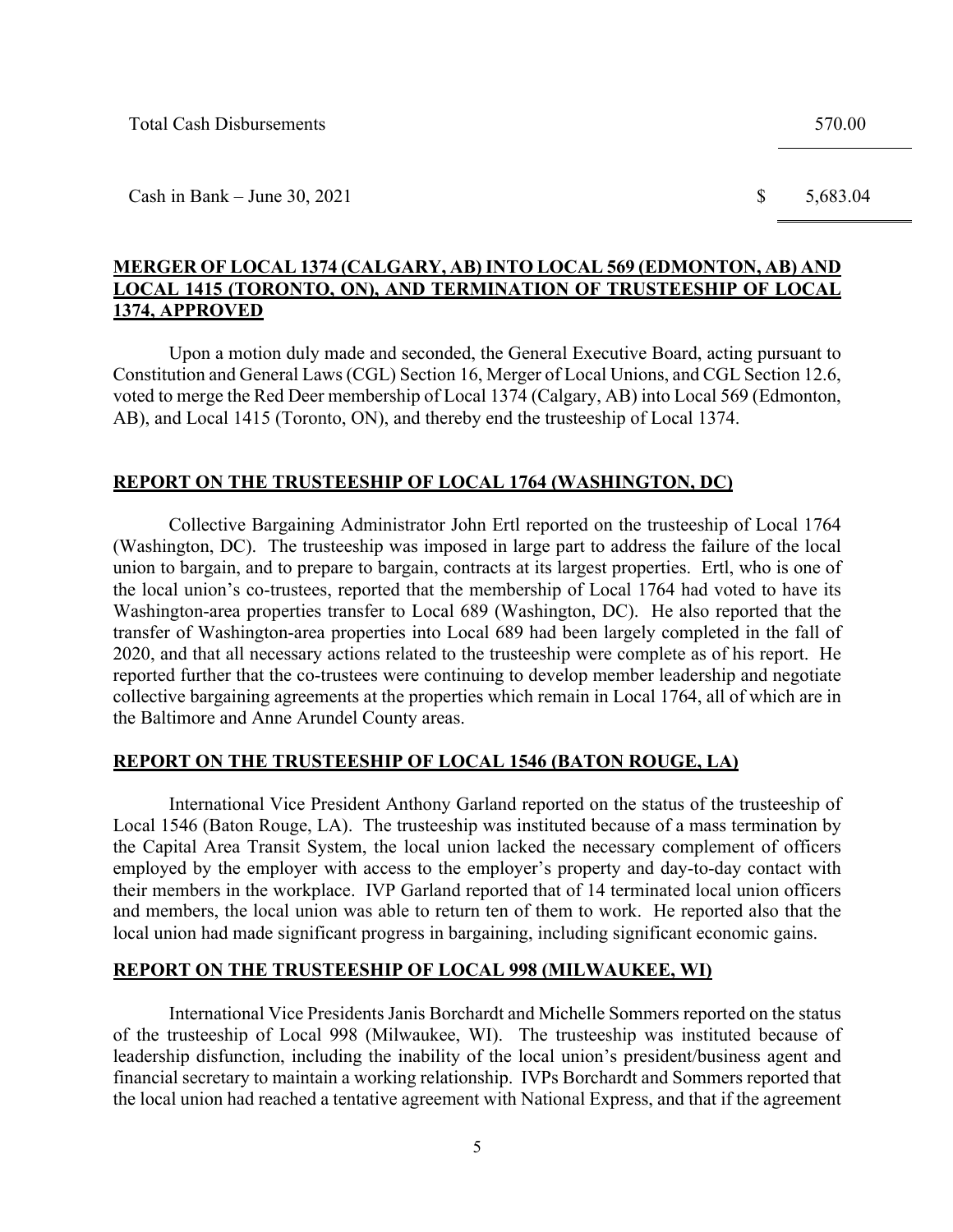is ratified, there will be no open collective agreements. They also reported that the election of local union officers will be completed on November 2, 2021.

## **REVIEW OF THE INTERNATIONAL AMALGAMATED TRANSIT UNION FINANCES**

International President John Costa opened a discussion of the finances of the International Union. He noted that the International Union's net income was an unprecedented \$23 million in the fiscal year ending June 30, 2021, due in some part to capital gains related to the performance of the stock market. He noted that expenses were down over the year as compared to the previous year because, in large part, there were minimal convention expenses and reduced travel expenses due to the pandemic.

## **AMENDMENT TO THE AMALGAMATED TRANSIT UNION PENSION PLAN FOR INTERNATIONAL OFFICERS AND EMPLOYEES APPROVED**

A majority of the General Executive Board voted to approve Plan Amendment No. 5, to the Amalgamated Transit Union Pension Plan for International Officers and Employees Restated Effective January 1, 2015, amending the definition of "Actuarial Present Value."

## **REPORT OF THE INTERNATIONAL PRESIDENT APPROVED**

Upon a motion duly made and seconded, the General Executive Board approved the International President's Report.

## **60th INTERNATIONAL ATU CONVENTION FEES APPROVED**

Upon a motion duly made and seconded, the General Executive Board, pursuant to its authority under CGL Section 6.2, Site, Fees, Expenses, set the convention registration fees for the  $60<sup>th</sup>$  International ATU Convention at \$195 for participants, and \$50 for participants under the age of twelve.

## **GENERAL DISCUSSIONS**

The remainder of the session was devoted to discussion among the International Executive Officers and the members of the Board.

The meeting adjourned at 12:29 p.m., to reconvene at 11:00 a.m. on Tuesday, October 26, 2021.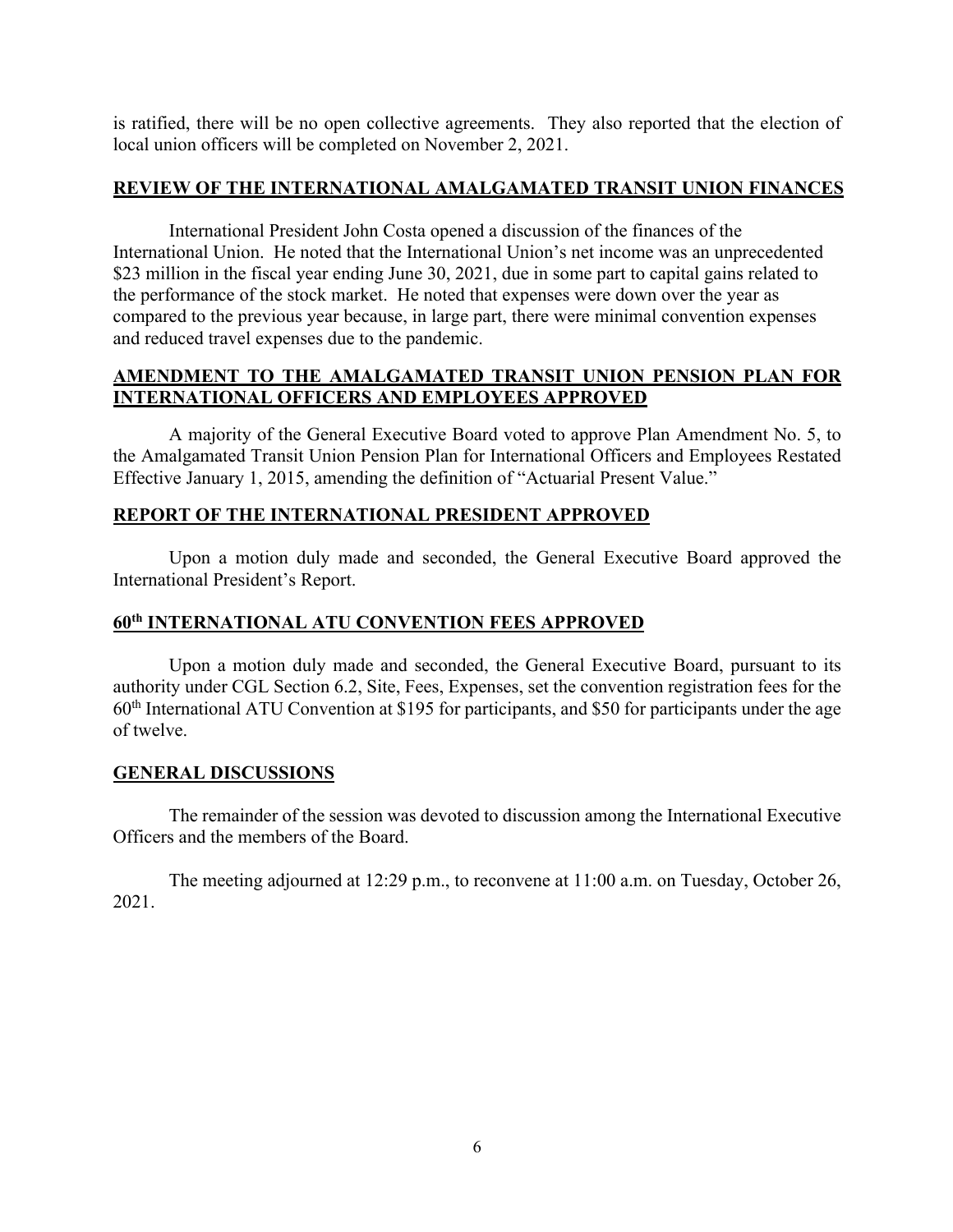## **SECOND SESSION**

The meeting was convened at 11:00 a.m. Eastern time on Tuesday October 26, 2021. General Executive Board members present were Richard Murphy, Janis Borchardt, Paul Bowen, Marcellus Barnes, Yvette Trujillo, Gary Johnson Sr., Robin West, Charles Watson, Bruce Hamilton, Michelle Sommers, James Lindsay, Emanuele Sforza, John Callahan, Curtis Howard, Natalie Cruz, Anthony Garland, Raymond Greaves and Stephan MacDougall. International President John A. Costa presided. Also in attendance were International Secretary-Treasurer Kenneth Ray Kirk, International Executive Vice President Javier M. Perez Jr., Chief of Staff Jessica Chu, General Counsel Dan Smith, and Associate General Counsel Rich Otzel.

Controller Salma Yousefi and Senior Accountant Alexis Cowan were also in attendance for the discussion of ATU-TEC and its finances.

#### **APPEALS TO THE GENERAL EXECUTIVE BOARD**

APPEAL NO. 1 Albert McKenzie, Jr.

## **LOCAL UNION 192 (OAKLAND, CA)**

There came before the General Executive Board, an appeal by Local 192 member Albert McKenzie Jr., appealing to the ATU General Executive Board, the April 5, 2021, decision of International President Costa. International President Costa's decision denied Brother McKenzie's appeal of the decision of Local 192, not to pursue a grievance over AC Transit's failure to award him a non-bargaining unit position, for which Brother McKenzie had applied. Brother McKenzie joined the meeting by way of conference call, in order to explain the basis of his challenge and appeal, and to answer the questions of the members of the General Executive Board.

Upon a thorough deliberation of all the facts and evidence in this case, the Board, upon a motion duly made and seconded, voted unanimously to sustain the decision of International President Costa.

APPEAL NO. 2 Sherri Potter

#### **LOCAL UNION 1015 (SPOKANE, WA)**

There came before the General Executive Board, an appeal by Local 1015 Acting President/Business Agent Sherri Potter, appealing to the ATU General Executive Board, the January 27, 2021, decision of International President John Costa. International President Costa's decision found that Local 1015 owed the International Union \$2,289.65 in back per capita tax with regard to a member it did not enroll with the International Union, but from whom the local union collected and received dues.

Upon a motion duly made and seconded, a majority of the Board voted to table a vote on the appeal, until after receipt of additional information regarding the underlying facts.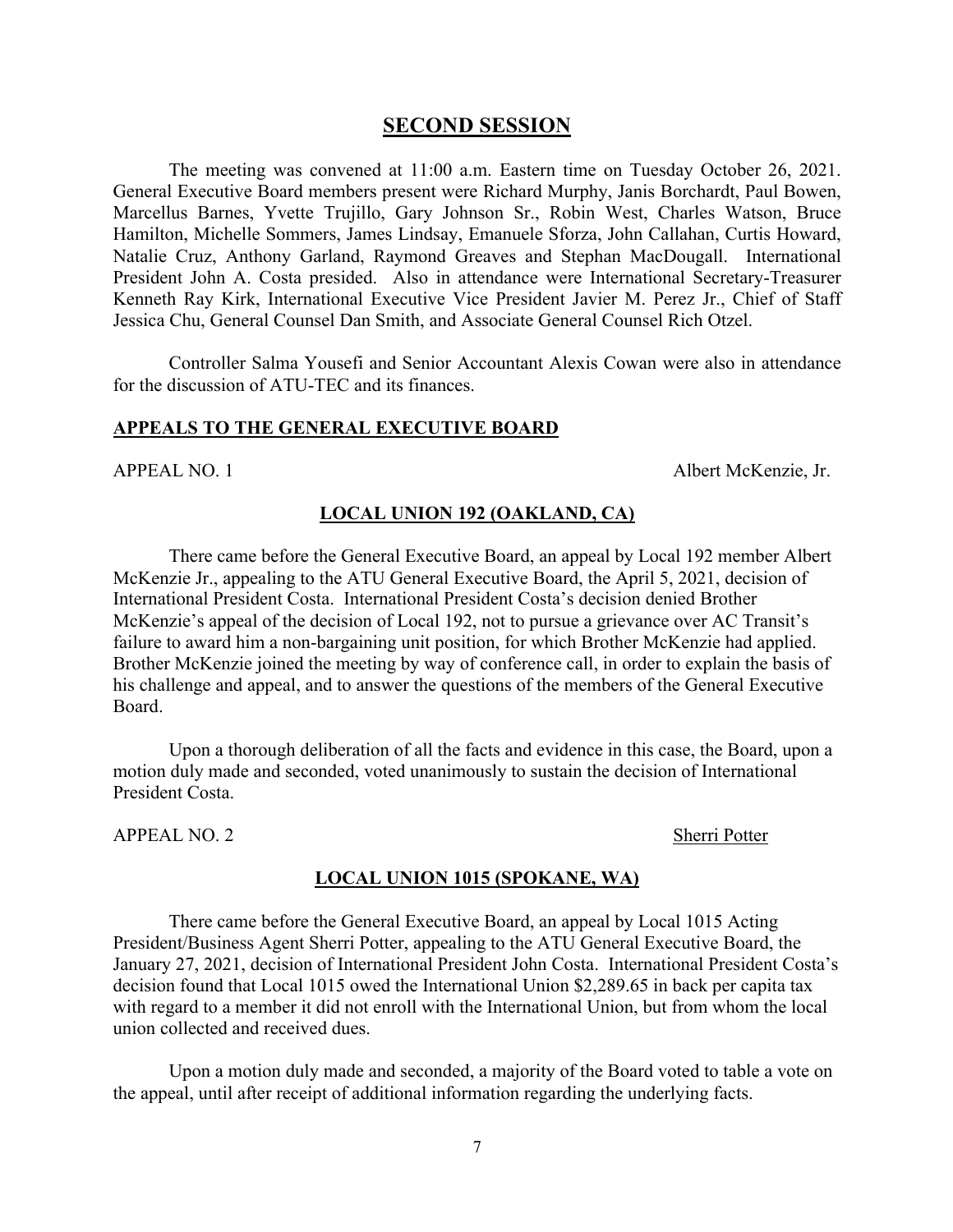### **FINANCIAL ASSISTANCE**

#### LOCAL 697 (TOLEDO, OH)

By letter dated September 10, 2021, Local 697 President/Business Agent Carly Allen requested financial assistance to help offset expenses directly associated with contract negotiations, high operator turnover and a vote on a transit system millage.

The financial statement of Local 697, for the period ending June 30, 2021, listed a beginning balance of \$8,033.91. Receipts for the period amounted to \$59,991.00, and disbursements were \$66,505.40, leaving a balance at the end of the period of \$1,519.44.

Currently, Local 697 has 174 active members.

After careful review and consideration of the facts, the General Executive Board voted to extend Local 697 a six-month waiver of its per capita tax to the International Union.

#### LOCAL 168 (SCRANTON, PA)

By email dated June 26, 2021, Local 168 Acting President/Business Agent David Kaczmarek requested financial assistance to help offset expenses directly associated with negotiations, grievance arbitration and tax issues.

The financial statement of Local 168, for the period ending December 31, 2019, listed a beginning balance of \$2,786.98. Receipts for the period amounted to \$50,018.75, and disbursements were \$50,112.91, leaving a balance at the end of the period of \$2,674.78.

Currently, Local 168 has 79 active members.

After careful review and consideration of the facts, a majority of the General Executive Board voted to extend Local 168 a six-month waiver of its per capita tax to the International Union.

## **MINUTES OF THE 2021 SPRING MEETING OF THE GENERAL EXECUTIVE BOARD APPROVED**

Upon a motion duly made and seconded, the General Executive Board approved the minutes of the 2021 Spring General Executive Board Meeting.

#### **FINANCIAL REVIEW OF THE ATU TRAINING AND EDUCATION CENTER (ATU-TEC)**

International President John Costa opened a discussion of the finances of the Amalgamated Transit Union Training and Education Center. Senior Accountant Alexis Cowan provided the Board with a review of the finances.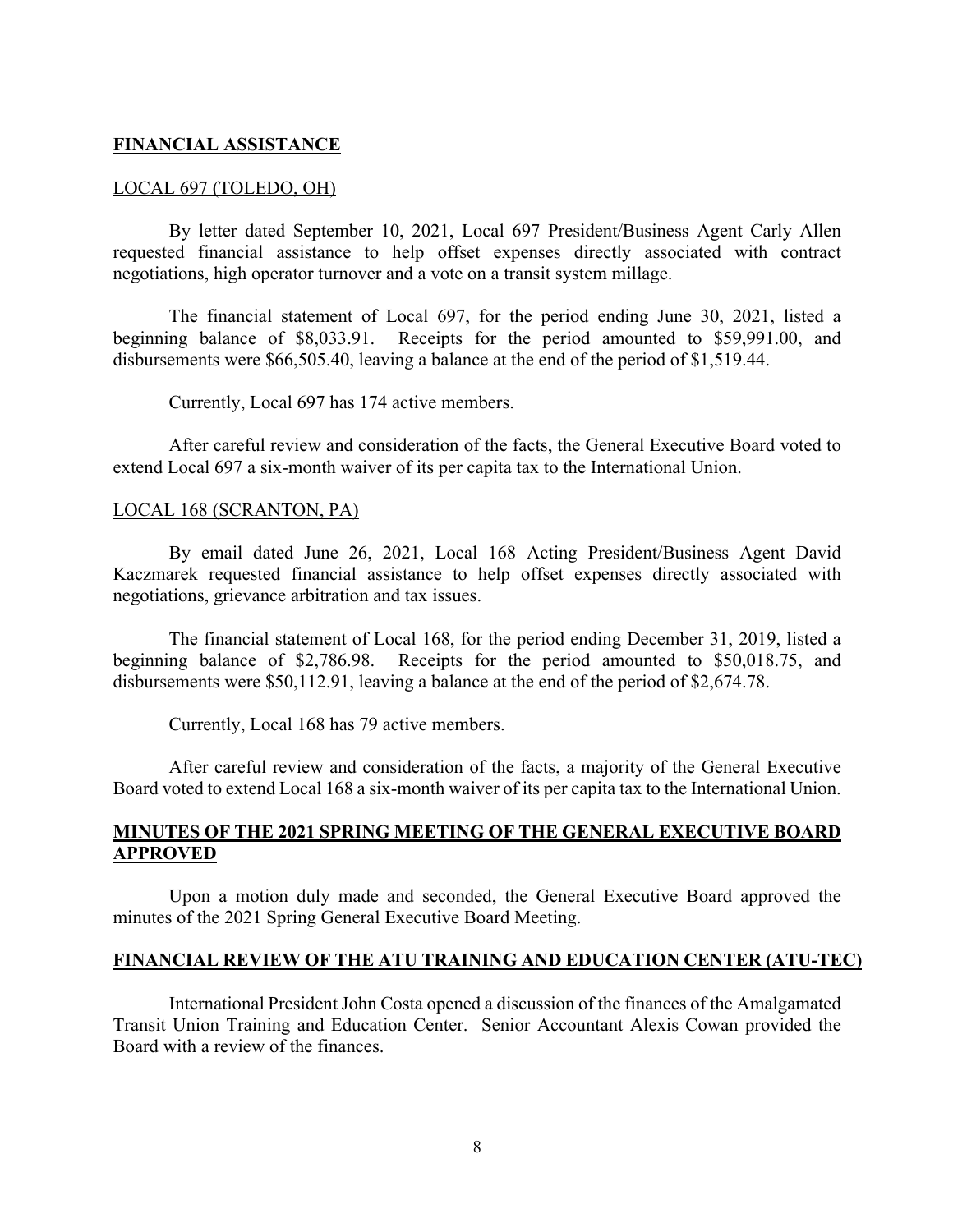## **MOTION APPROVED AUTHORIZING \$2 MILLION LOAN TO ATU-TEC**

Upon a motion duly made and seconded, a majority of the General Executive Board authorized a \$2 million loan to ATU-TEC Properties, LLC, to be repaid on the same basis as prior loans.

### **DISCUSSION ON REOPENING THE TOMMY DOUGLAS CONFERENCE CENTER**

International President John Costa opened a discussion of the reopening of the Tommy Douglas Conference Center, and the difficulties related to both the pandemic and the corresponding changes in conference center expectations and demands.

A motion was made to authorize a \$2 million loan to ATU-TEC Properties, LLC, to cover the necessary and required costs associated with a reopening of the TDCC, in the event that circumstances were such that a reopening was warranted and in the best interest of ATU-TEC. Upon a motion duly made and seconded, a majority of the General Executive Board voted to table the motion pending further discussions regarding the reopening of the TDCC.

After a discussion of the reopening of the TDCC, and upon a motion duly made and seconded, a majority of the Board voted to un-table the issue.

After additional discussion, and upon a motion duly made and seconded, a majority of the Board voted to table the issue until a future date.

## **GENERAL DISCUSSIONS**

The remainder of the session was devoted to discussion among the International Executive Officers and the members of the Board.

The meeting adjourned at 2:50 p.m., to reconvene at 11:00 a.m. on Wednesday, October 27, 2021.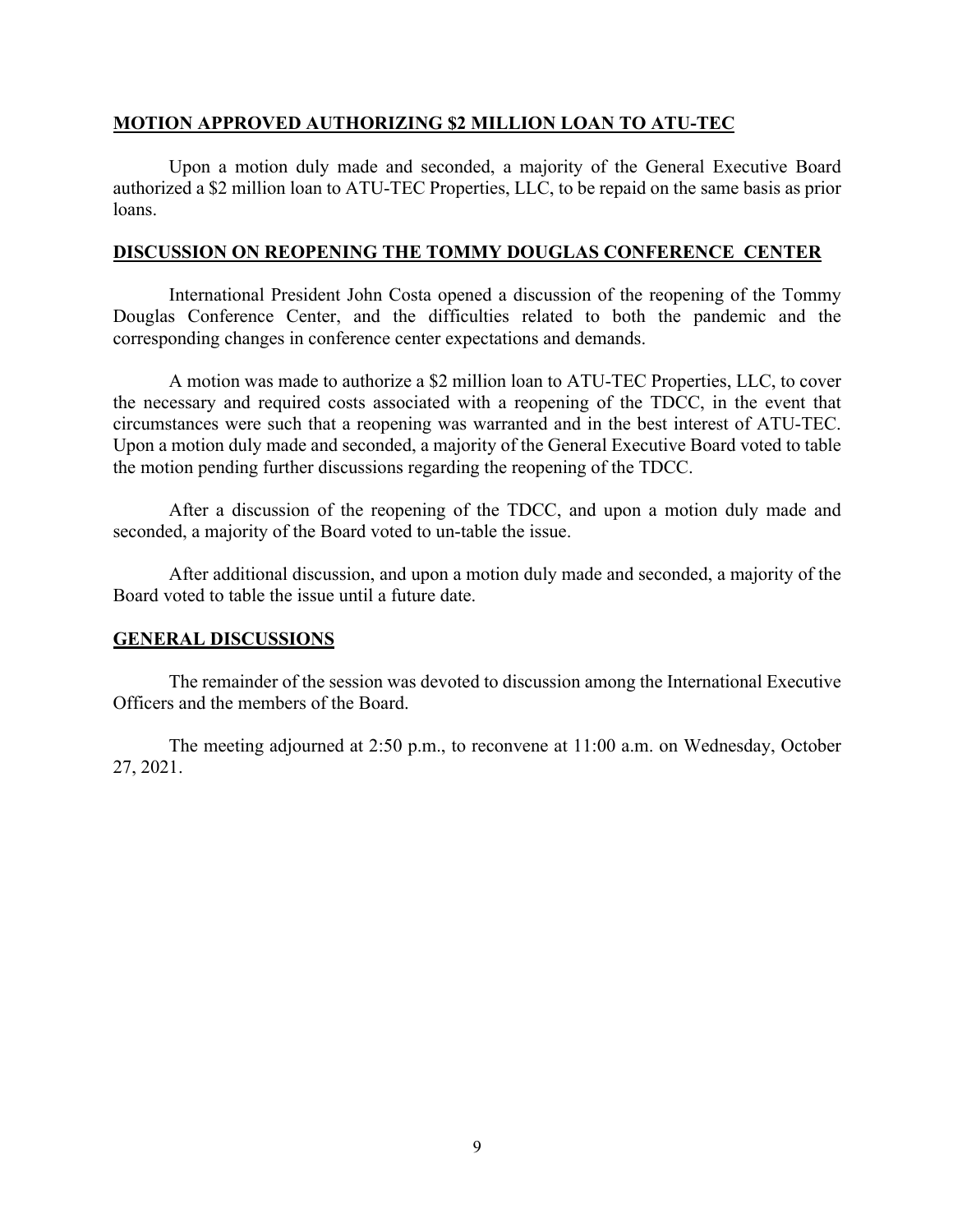#### **THIRD SESSION**

The meeting was convened at 11:00 a.m. Eastern time on Wednesday October 27, 2021. General Executive Board members present were Richard Murphy, Janis Borchardt, Paul Bowen, Marcellus Barnes, Yvette Trujillo, Gary Johnson Sr., Robin West, Charles Watson, Bruce Hamilton, Michelle Sommers, James Lindsay, Emanuele Sforza, John Callahan, Curtis Howard, Natalie Cruz, Anthony Garland, Raymond Greaves and Stephan MacDougall. International President John A. Costa presided. Also in attendance were International Secretary-Treasurer Kenneth Ray Kirk, International Executive Vice President Javier M. Perez Jr., Chief of Staff Jessica Chu, and General Counsel Dan Smith.

Associate General Counsels Katherine Andrews, Rich Otzel, Laura Karr and Nneka Maceo were also in attendance during the General Counsel's Report.

## **STRIKE SANCTION TO LOCAL 618 (PROVIDENCE, RI) AND LOCAL 1574 (SAN MATEO, CA), TO WAIVE TWO-WEEK WAITING PERIOD, AND TO INCREASE STRIKE BENEFITS APPROVED**

Upon a motion duly made and seconded, the General Executive Board, acting pursuant to CGL Section 20.2, Strike Sanction, granted strike sanction to Local 618 (Providence, RI) in connection with the ongoing dispute with First Student in Warwick, RI, and to Local 1574 (San Mateo, CA) in connection with the ongoing dispute with San Mateo County Transit District; waived the two-week waiting period as required under Constitution and General Laws Section 19.3 Strike Benefits, for the payment of strike benefits; and increased the benefit from \$200 to \$300 per week.

#### **APPEAL TO THE GENERAL EXECUTIVE BOARD (cont.)**

APPEAL NO. 2 Sherrie Potter

#### **LOCAL UNION 1015 (SPOKANE, WA)**

After receipt of the information it requested on October 26, 2021, and upon a motion duly made and seconded, the General Executive Board voted to un-table the vote on the motion from the previous day to deny the appeal to the Board, of Local 1015 Acting President/Business Agent Sherrie Potter of International President John Costa's January 27, 2021 decision that Local 1015 owed the International Union \$2,289.65 in back per capita tax with regard to a member it did not enroll with the International Union.

Upon a thorough deliberation of all the facts and evidence in this case, a majority of the Board, upon a motion duly made and seconded, voted to sustain the decision of International President Costa.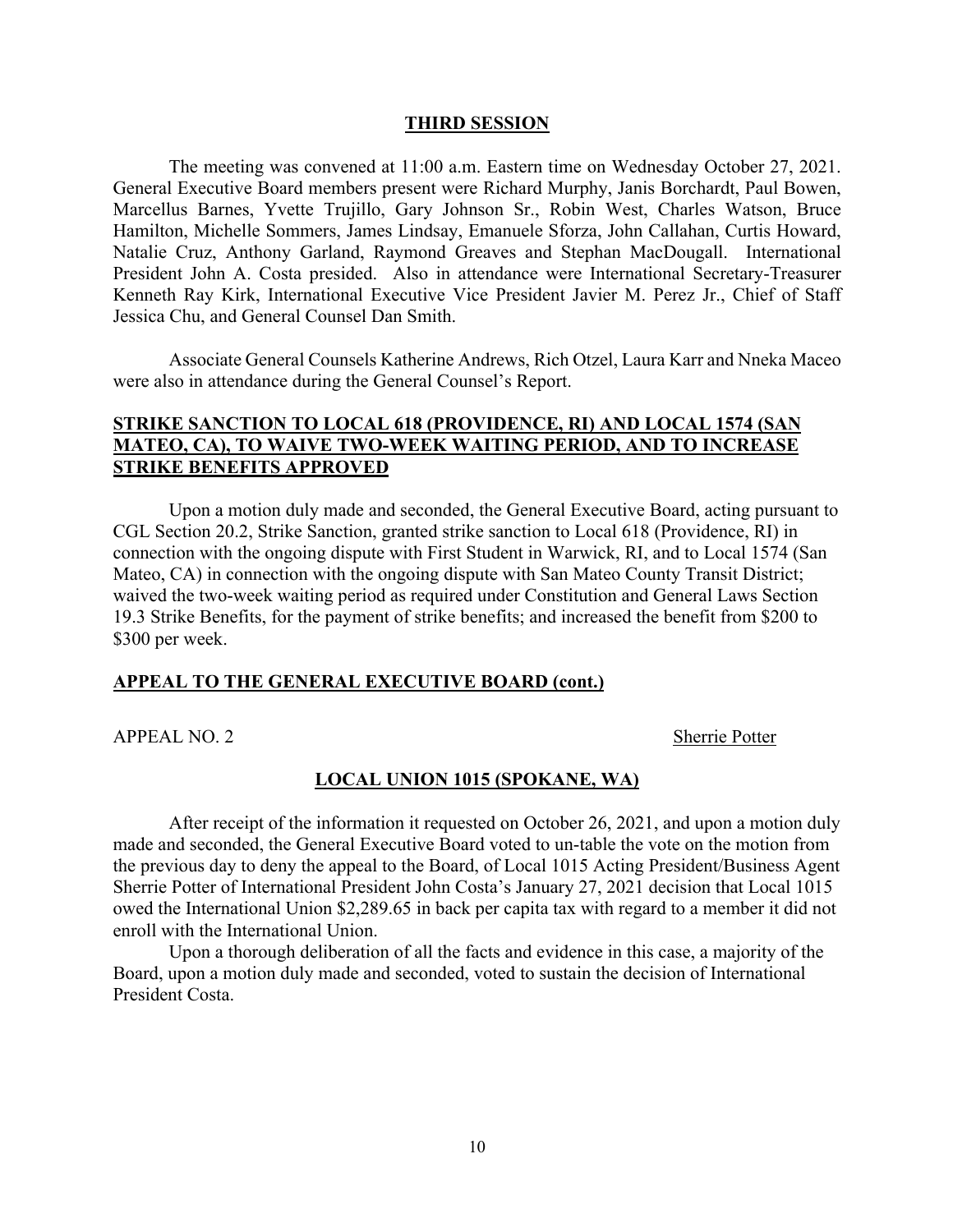#### **AUDIT COMMITTEE REPORT APPROVED**

After discussion, upon a motion duly made and seconded, the members of the General Executive Board approved the report of the Audit Committee, for the six-month period ending June 30, 2021.

#### **REPORT OF THE INTERNATIONAL SECRETARY-TREASURERS APPROVED**

Upon a motion duly made and seconded, a General Executive Board approved the report of the International Secretary-Treasurer for the period of January 1, 2021, through June 30, 2021.

## **REPORT OF THE GENERAL COUNSEL**

ATU General Counsel Dan Smith reported on the work of the Legal Department. He opened by noting that the Legal Department has continued to be exceedingly busy, as a result of the pandemic and its impacts on the union and the transit industry, and the broadening of the scope of the Department's work.

With regard to the 13(c) enforcement program, it was stated at the outset that the last reporting period involved a large increase in the number of federal transit grants processed in the U.S. In the first half of the year, there were over 500 grants processed, whereas in the first half of a normal year, there would be fewer than 400 grants processed. This increase in grant activity was attributed to the Coronavirus Aid, Relief, and Economic Security Act (CARES Act), the Coronavirus Response and Relief Supplemental Appropriations Act (CRRSAA), and the American Rescue Plan Act (ARP Act) which together provided \$49 billion in federal transit grants -- or between three and four times the amount of federal funding in a typical year. As a result, it was reported that the Department's attorneys spent more time working with International officers and staff, and local union leaders, to understand the grant money going to transit agencies and the implications for matters such as hazard pay, service cuts and collective bargaining.

General Counsel Smith noted that there had been a surge in micro transit projects, but that those in the U.S. largely could not be stopped through 13(c) processes because (1) collective bargaining rights were protected when they were contracted out to private-sector operators covered by the National Labor Relations Act, and (2) driver shortages allowed transit agencies to transfer work to micro transit contractors without laying off agency-employed drivers. He also discussed 13(c) litigation over the California Public Employees' Pension Reform Act, including the decision of the U.S. Department of Labor to return to its position under the Obama Administration that PEPRA disqualifies covered transit agencies from receiving federal transit grants.

The Department's legislative work was also discussed, including working to stop the end of dues check off at directly operated transit systems in Florida, Arkansas, and West Virginia; tracking legislation regarding traditional labor law issues, zero-emission buses, and autonomous vehicles; and keeping local unions informed of state law changes. Smith discussed the return of the ATU to participating in state and federal rulemaking on issues such as occupational safety and health, and drug testing.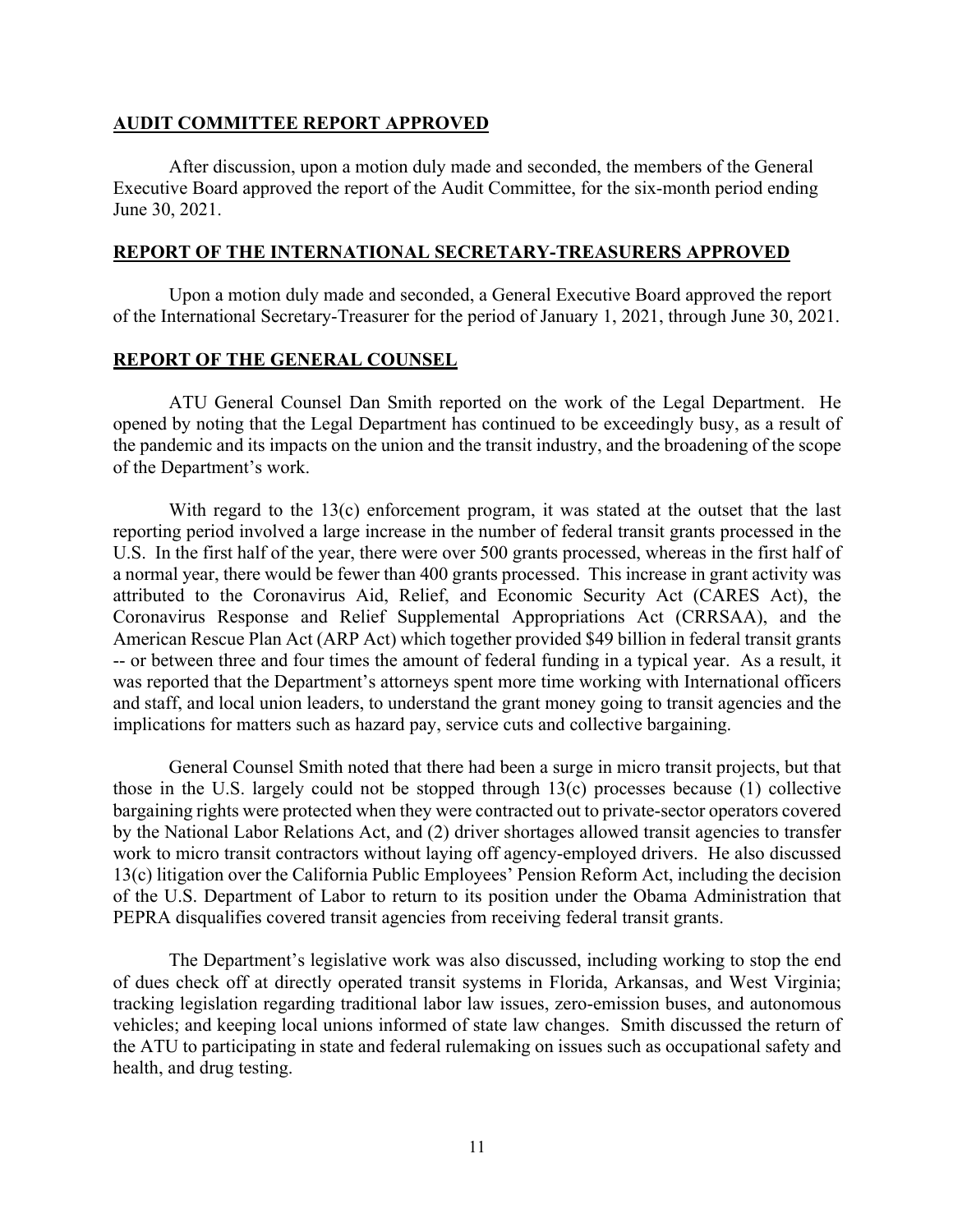A litigation update on ongoing cases in Ontario and Nevada was provided. The report was concluded with an update on changes at the National Labor Relations Board under the current presidential administration.

## **MOTION FOR A COLA INCREASE FOR INTERNATIONAL OFFICERS**

After discussion, upon a motion duly made and seconded, the General Executive Board voted for a 5.41% cost-of-living COLA increase for the International Officers, effective November 1, 2021.

## **MOTION TO PROVIDE ATU RETIREES WITH A 13th CHECK**

Upon a motion duly made and seconded, to provide ATU retires with a one-time benefit to offset increases in the cost of living over the past three years, members of the General Executive Board approved unanimously the issuance of a  $13<sup>th</sup>$  check to ATU retirees, and any survivors, equal to 5.41% of their 2021 annual benefit to be paid in December 2021.

## **GENERAL DISCUSSIONS**

The remainder of the session was devoted to discussion among the International Executive Officers and the members of the Board.

The meeting adjourned at 1:41 p.m. to reconvene at 11:00 a.m. on Thursday, October 28, 2021.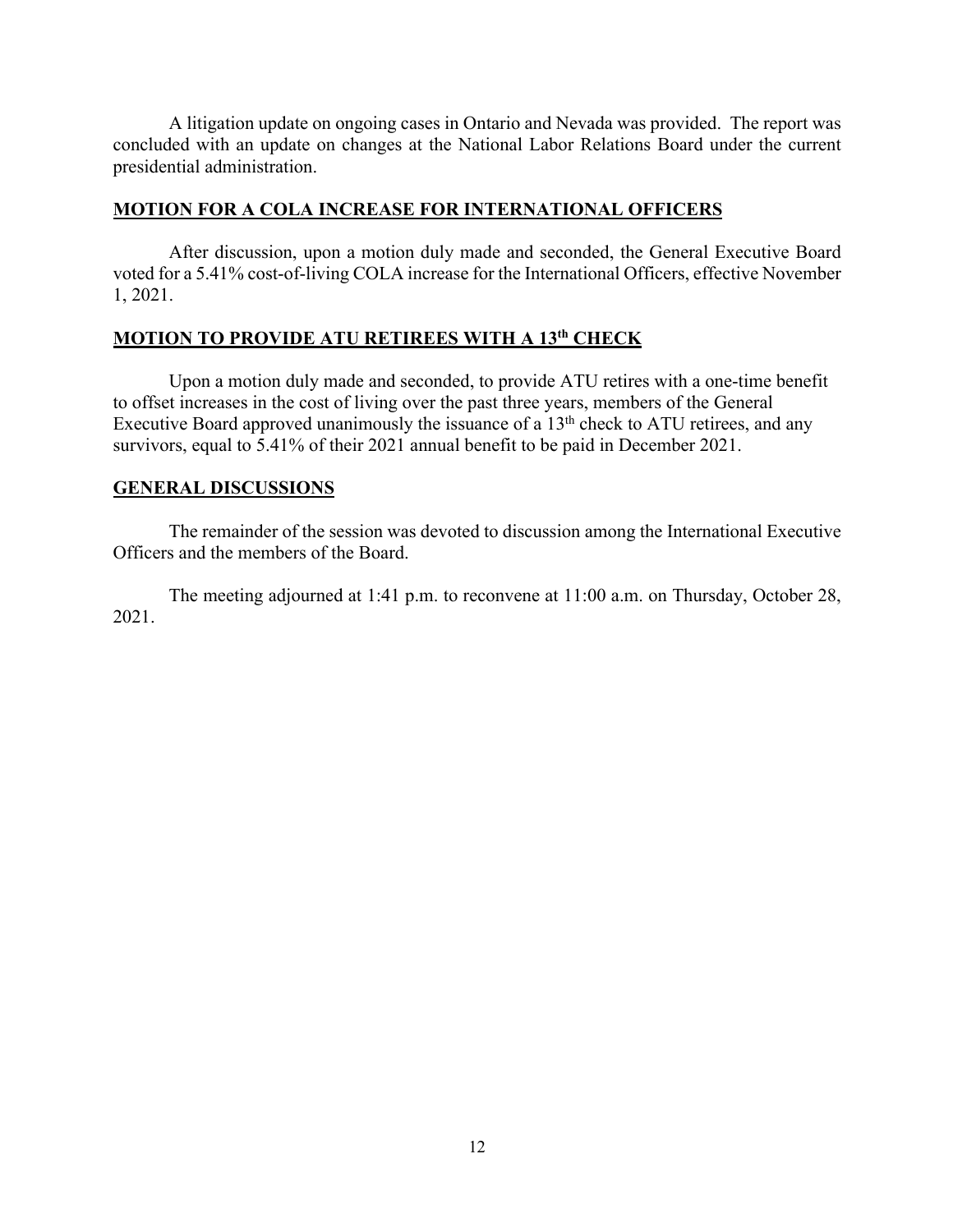#### **FOURTH SESSION**

The meeting was convened at 11:00 a.m. Eastern time on Thursday October 28, 2021. General Executive Board members present were Richard Murphy, Janis Borchardt, Paul Bowen, Marcellus Barnes, Yvette Trujillo, Gary Johnson Sr., Robin West, Charles Watson, Bruce Hamilton, Michelle Sommers, James Lindsay, Emanuele Sforza, John Callahan, Curtis Howard, Natalie Cruz, Anthony Garland, Raymond Greaves and Stephan MacDougall. International President John A. Costa presided. Also, in attendance were International Secretary-Treasurer Kenneth Ray Kirk, International Executive Vice President Javier M. Perez Jr., Chief of Staff Jessica Chu, General Counsel Dan Smith and Associate General Counsel Rich Otzel.

International Representatives Dennis Antonellis, Marilyn Williams, Mike Harms and Michael Cornelius; ATU Canada President John Di Nino; Education and Training Administrator Russell Bateman; Workforce Development Coordinator Jamaine Gibson; Director of New Organizing Chris Townsend; Director of Field Mobilization Todd Brogan; Director of Collective Bargaining and Joint Industry Coordinator John Lyons; Director of Strategic Research Andrew Gena; National Political Director Clem Balanoff; Director of Government Affairs Jeff Rosenberg; Director of Communications David Roscow; and Transit Safety Specialist Brian Sherlock were also in attendance.

### **REPORT ON ATU CANADA**

ATU Canada President John Di Nino reported on ATU Canada. He opened by noting that the vaccination rate in Canada was high among eligible individuals, but that there has been a lack of sympathy for individuals who are vaccine hesitant, which has included the implementation of strict vaccine mandates at a number of transit agencies. He also reported that the Canadian federal government has failed to provide meaningful financial assistance which is leading to service reductions across the nation. Di Nino notified the Board of the recent upsurge in successful organizing of new properties and organizing leads in Canada. He concluded by discussing the successful efforts by the ATU's Alberta local unions in internal organizing and political action in municipal elections in Edmonton and Calgary.

#### **REPORT ON TRAINING AND EDUCATION**

Education and Training Administrator Russell Bateman reported about the various trainings which had been offered during the first half of 2021, by the International Union to the GEB and local union officers. He noted that although trainings have been by video conference, there has begun to be some in-person training sessions. Bateman reviewed the Department's plans, including the roll out of the International Union's trainings on zero-emission buses, gender equity, safety committees, and pensions.

#### **REPORT ON WORKFORCE DEVELOPMENT**

Workforce Development Coordinator Jamaine Gibson reported on ATU's increasingly successful workforce development program. He opened by highlighting that International President Costa had been appointed to the U.S. Department of Labor's Advisory Committee on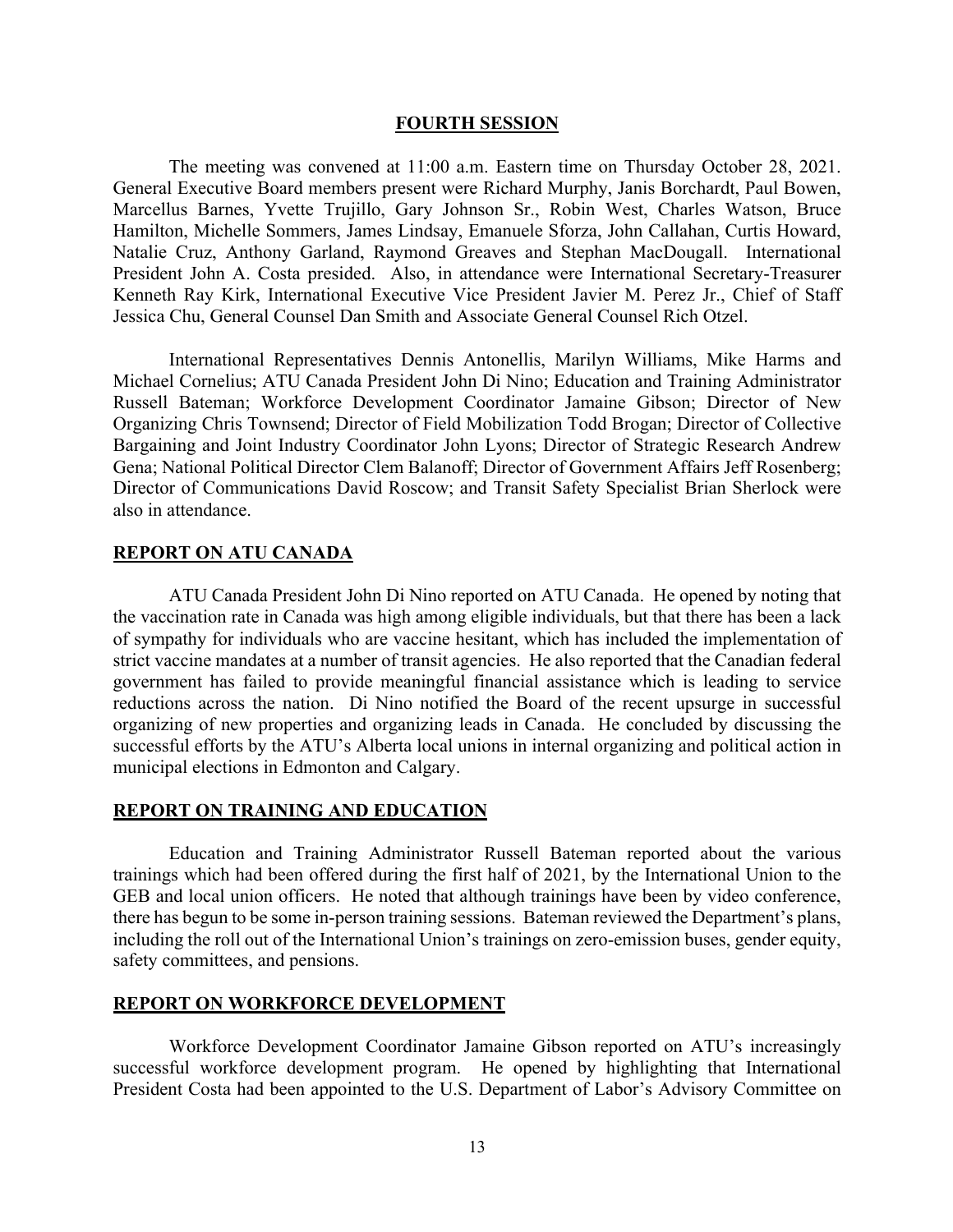apprenticeships. Gibson discussed the various training, apprenticeship, and mentorship projects under way with numerous local unions throughout the U.S. and Canada, including the development of a program for paratransit operators. He observed that there has been an increase in transit agency interest in working with the ATU to develop training, apprenticeship, and mentorship programs.

#### **REPORT ON NEW ORGANIZING**

Director of New Organizing Chris Townsend reported that the ATU has continued to organize new properties in 2021, despite the difficulties of conducting organizing campaigns during the pandemic. He noted that the ATU is well poised to continue its brisk pace of victories while increasing the average size of the bargaining units. Townsend explained that there had been some nascent and full-blown decertification campaigns which the Organizing Department had been able to successfully beat back.

#### **REPORT ON FIELD MOBILIZATION**

Director of Field Mobilization Todd Brogan reported on the ongoing efforts of the Campaigns Department during the pandemic. He reported that the department has provided a large number of local unions with campaign assistance, and that there has been significant support for deep-organizing model campaigns, especially among mid-sized and small local unions. Brogan explained that the department has moved from an emergency response team, which dealt almost exclusively with local unions in crisis, to a department which while still addressing crises, is able to identify important battles and build strategy and capacity early to address issues more effectively.

#### **REPORT ON JOINT INDUSTRY COUNCILS AND COLLECTIVE BARGAINING**

Collective Bargaining Director and Joint Industry Council Coordinator John Lyons reported on the progress of the JICs. He noted that in 2021, all the JICs met and elected JIC officers. He discussed significant developments involving the transit industry's major private employers. Lyons also reported that Greyhound Lines, Inc. was recently sold by First Group, and that the ATU was able to back MV Transportation off from an announced plan to implement a referenced-based pricing model health insurance plan at a number of properties.

#### **REPORT OF THE STRATEGIC RESEARCH DEPARTMENT**

Director of Strategic Research Andrew Gena reviewed the state of the vaccination rates in the U.S. and Canada, and different policies that different transit agencies have implemented. He also explained the results of some unsuccessful attempts to prevent the implementation of vaccine mandates through the arbitration process. He outlined some of the efforts of the department to track developments in autonomous buses. Lastly, Gena discussed FlixMobility, the corporation that purchased Greyhound Lines, Inc.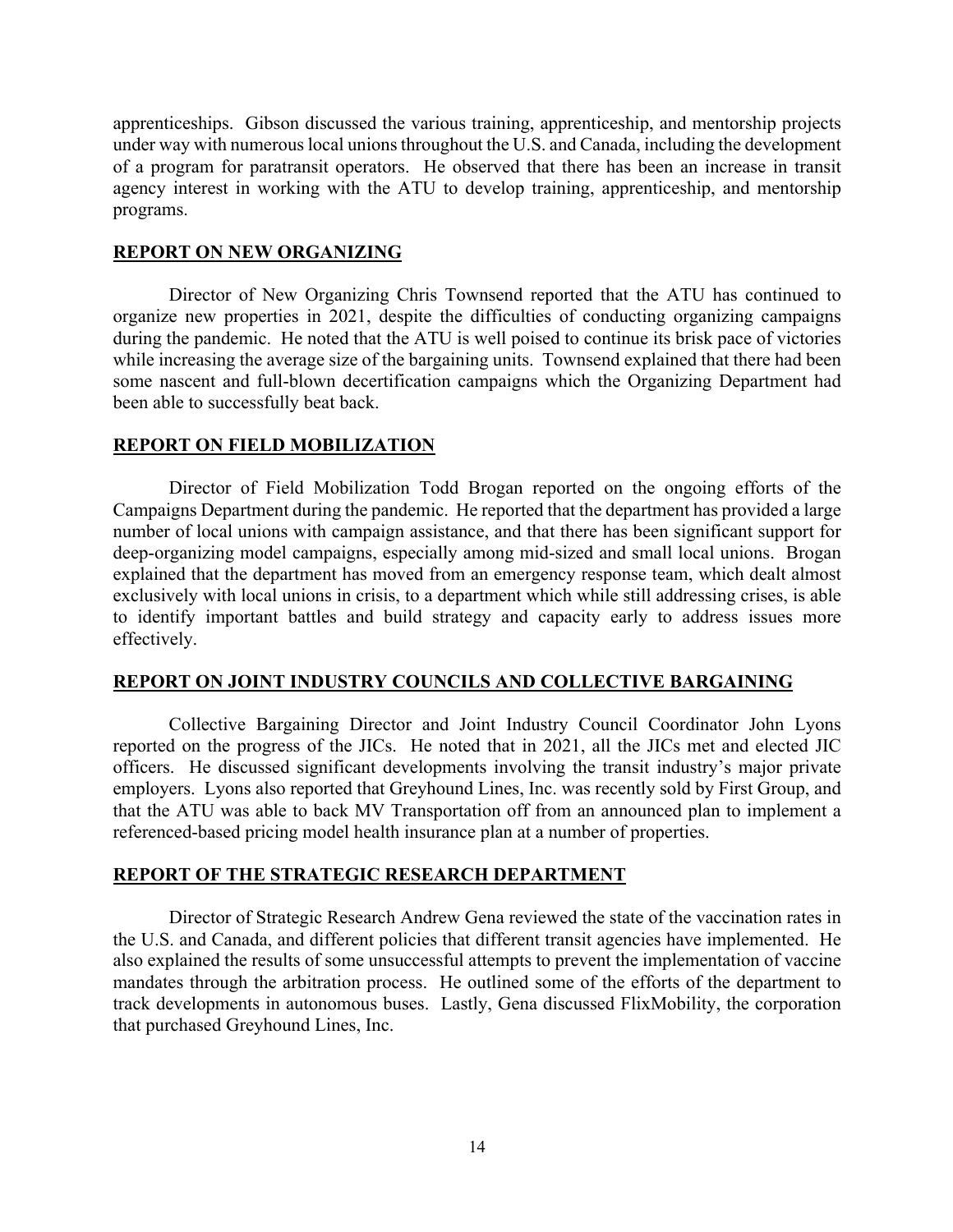#### **POLITICAL AFFAIRS REPORT**

National Political Director Clem Balanoff reported on the ATU electoral efforts. He reviewed the different state and municipal elections in the U.S., and municipal elections in Canada in which the ATU was involved over the first half of 2021. He reported that the ATU had supported strong, pro-transit candidates, and was able to substantially assist their campaigns even where the candidates were not successful.

Balanoff discussed the upcoming mid-term federal elections in the U.S., and how redistricting will likely favor Republicans, because of Republican willingness to jerrymander districts in states where they control the process. He concluded, by explaining that the reinvigoration of our political action efforts has allowed the ATU to truly have an impact on races at the federal, state, provincial, and local levels.

## **REPORT OF THE GOVERNMENT AFFAIRS DEPARTMENT**

Director of Government Affairs Jeff Rosenberg reported on the substantial victories of the ATU in the most recent infrastructure bills in the U.S. He opened by explaining that the most recent surface transportation bill has expired, and that it will be replaced by the so-called bipartisan infrastructure bill, and that the reconciliation infrastructure bill will likely provide additional transit funding. Those bills, if passed as expected, will provide \$107B in transit funding over five years, which represents a 63% increase over the prior five years. The bills will include the Transit Worker and Pedestrian Protection Act, condition certain transit grants on agencies adopting Public Transit Agency Safety Plans through labor-management committees and provide funding for a national workforce development center. He concluded by noting the success of the most recent legislative conference, and the development of a plan to host a conference of ATU state and provincial conference boards.

## **REPORT OF THE COMMUNICATIONS DEPARTMENT**

Director of Communications David Roscow reported on the International Union's aggressive communications program. He explained that the International Union's public facing electronic and social media continue to reach new levels of member and public engagement, and that International President Costa and the ATU have had increasing national press attention. He also reported that the department has assisted local unions with press releases, petitions, and peerto-peer text messaging systems.

## **HEALTH & SAFETY ON BUSES OF THE FUTURE UPDATE**

Transit Safety Specialist Brian Sherlock explained that the ATU was taking an industryrecognized lead in advocating for safer bus design. He went over the design flaws in current buses, and some of the corrective design features that could be put in place.

## **GENERAL DISCUSSIONS**

The remainder of the session was devoted to discussion among the International Executive Officers and the members of the Board.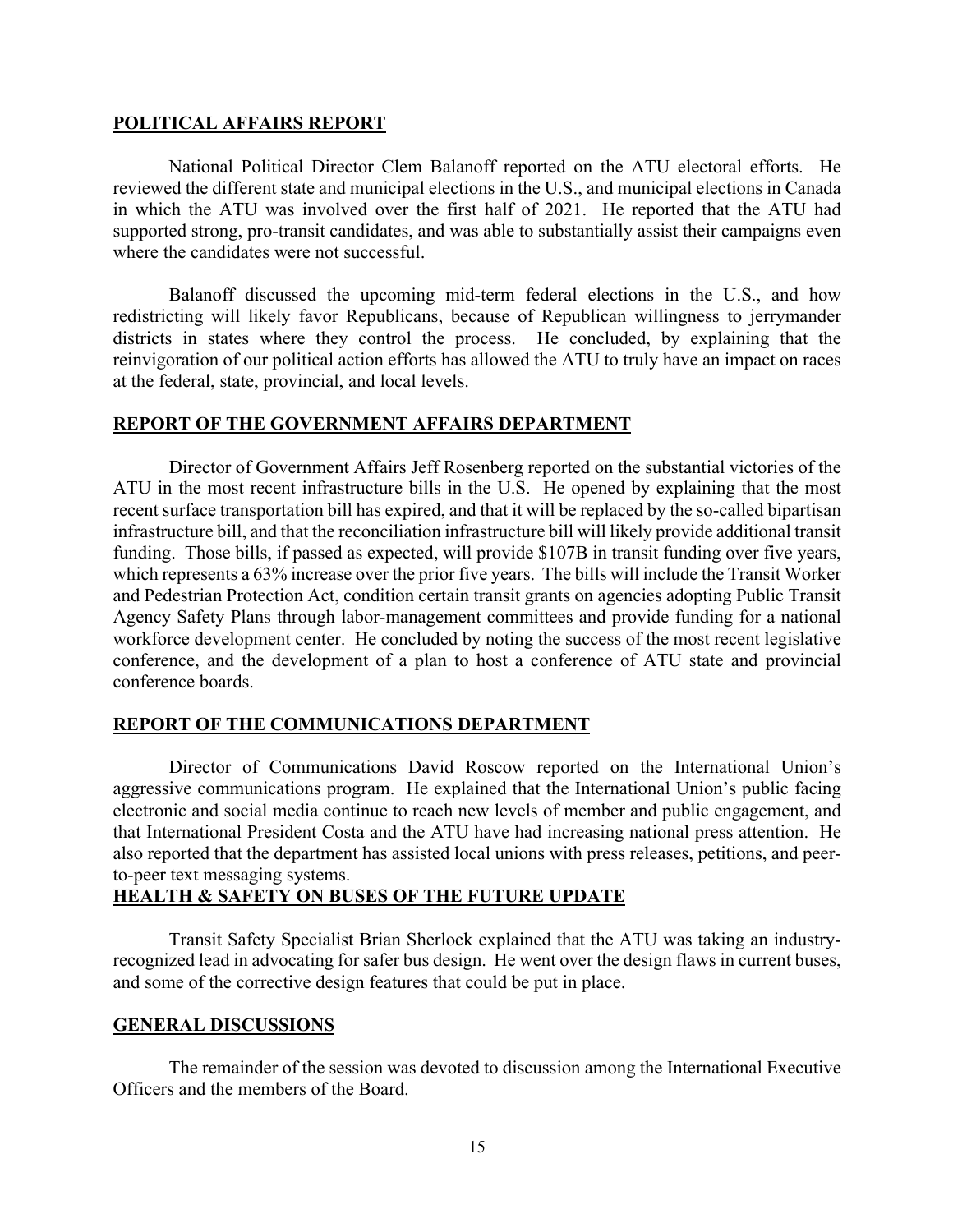The meeting adjourned at 3:50 p.m., to reconvene at 11:00 a.m. on Friday, October 29, 2021.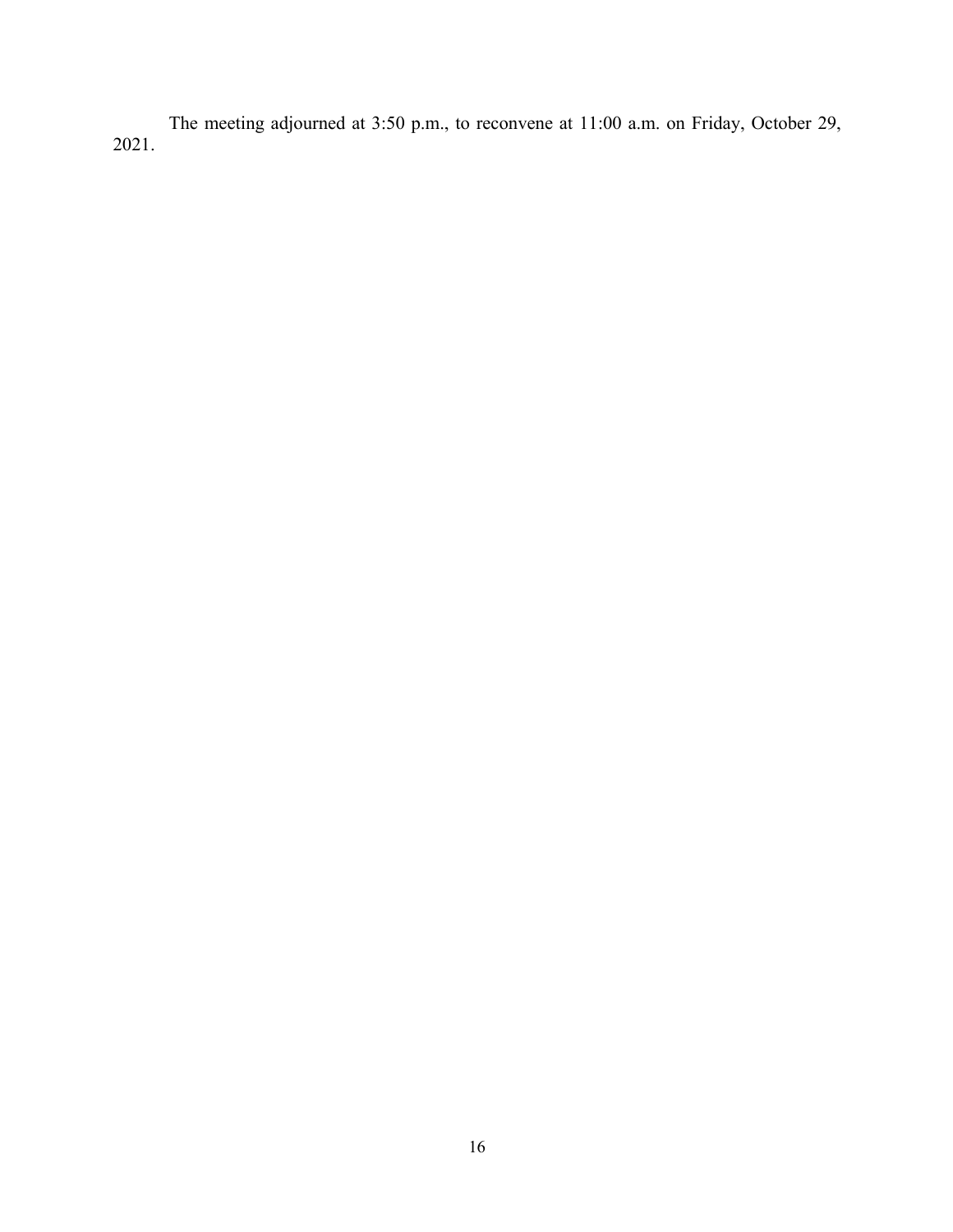#### **FIFTH SESSION**

The meeting was convened at 11:00 a.m. Eastern time on Friday, October 29, 2021. General Executive Board members present were Richard Murphy, Janis Borchardt, Paul Bowen, Marcellus Barnes, Yvette Trujillo, Gary Johnson Sr., Robin West, Charles Watson, Bruce Hamilton, Michelle Sommers, James Lindsay, Emanuele Sforza, John Callahan, Curtis Howard, Natalie Cruz, Anthony Garland, Raymond Greaves and Stephan MacDougall. International President John A. Costa presided. Also, in attendance were International Secretary-Treasurer Kenneth Ray Kirk, International Executive Vice President Javier M. Perez Jr., Chief of Staff Jessica Chu and General Counsel Dan Smith.

International Representatives Dennis Antonellis, Marilyn Williams, Mike Harms and Michael Cornelius; ATU Canada President John Di Nino; Controller Salma Yousefi; and former General Counsel Robert Molofsky, were also in attendance

#### **OVERVIEW OF RETIREE PENSION AND HEALTHCARE BENEFITS**

Controller Yousefi provided an overview of the pension and healthcare benefits for which retired International officers and employees, and their surviving family members, are eligible.

#### **GENERAL DISCUSSION**

The remainder of the session was devoted to discussion among the International Executive Officers and members of the Board.

The meeting adjourned at 12:12 p.m. sine die.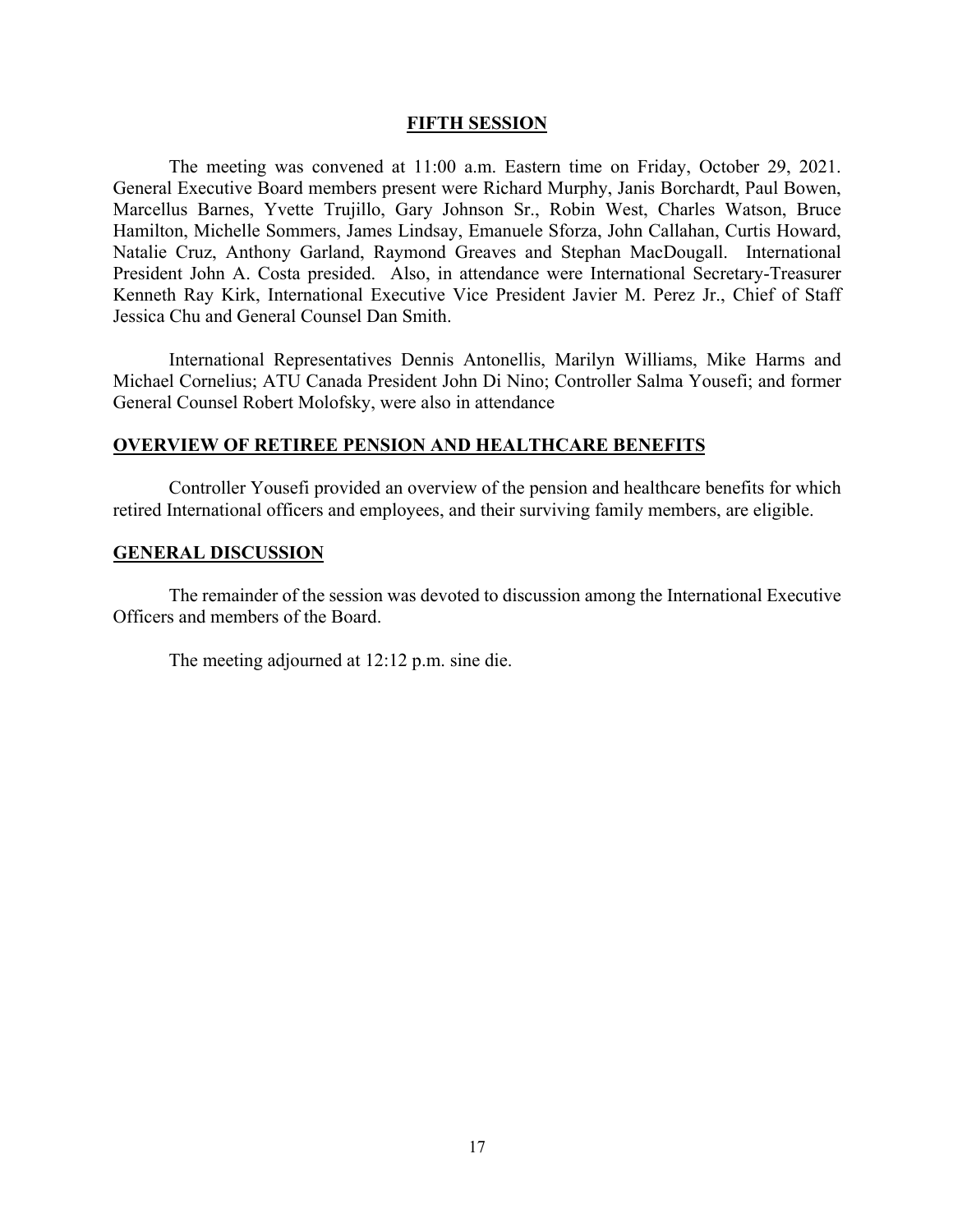## INTERIM ACTIONS AND RULINGS BY THE GENERAL EXECUTIVE BOARD FOR THE PERIOD JANUARY 1, 2021 THROUGH JUNE 30, 2021

## 1. AUTHORIZATION TO TERMINATE THE TRUSTEESHIP OF LOCAL 1756 (ARCADIA, CA)

Upon a polling of its membership, conducted pursuant to Section 12.6 of the ATU Constitution and General Laws, on January 4, 2021, a majority of the General Executive Board authorized International President Costa to terminate the Trusteeship of Local 1756 (Arcadia, CA).

## 2. AUTHORIZATION TO ADOPT THE FINDINGS AND DETERMINATION OF THE HEARING OFFICER IN THEMATTER OF TRUSTEESHIP OF LOCAL 998 (MILWAUKEE, WI)

Upon a polling of its membership, conducted pursuant to Section 12.6 of the ATU Constitution and General Laws, on February 24, 2021, a majority of the General Executive Board voted to approve the recommendation of International President Costa, to adopt the Findings and Determination of the Hearing Officer, as the Decision and Order of the General Executive Board in the matter of Trusteeship of Local 998 (Milwaukee, WI).

## 3. AUTHORIZATION FOR LOCAL 1603 (BETHLEHEM, PA) TO ENTER INTO INTEREST ARBITRATION

Under authority vested in International President Costa, by action of the General Executive Board and pursuant to Section 19.2 of the ATU Constitution and General Laws, on March 4, 2021, Local 1603 (Bethlehem, PA) was authorized to enter into Interest Arbitration with Trans Bridge Lines.

## 4. AUTHORIZATION TO WAIVE DUES AND PER CAPITA TAX OBLIGATIONS FOR THE MONTHS OF APRIL, MAY, AND JUNE 2021

Upon a polling of its membership, conducted pursuant to Section 35 of the ATU Constitution and General Laws, on March 30, 2021, a majority of the General Executive Board authorized International President Costa to waive the dues and per capita tax obligations of members and who met a certain criteria, for the months of April, May, and June 2021.

## 5. AUTHORIZATION TO TERMINATE THE TRUSTEESHIP OF LOCAL 268 (CLEVELAND, OH)

Upon a polling of its membership, conducted pursuant to Section 12.6 of the ATU Constitution and General Laws, on March 31, 2021, a majority of the General Executive Board authorized International President Costa to terminate the Trusteeship of Local 268 (Cleveland, OH).